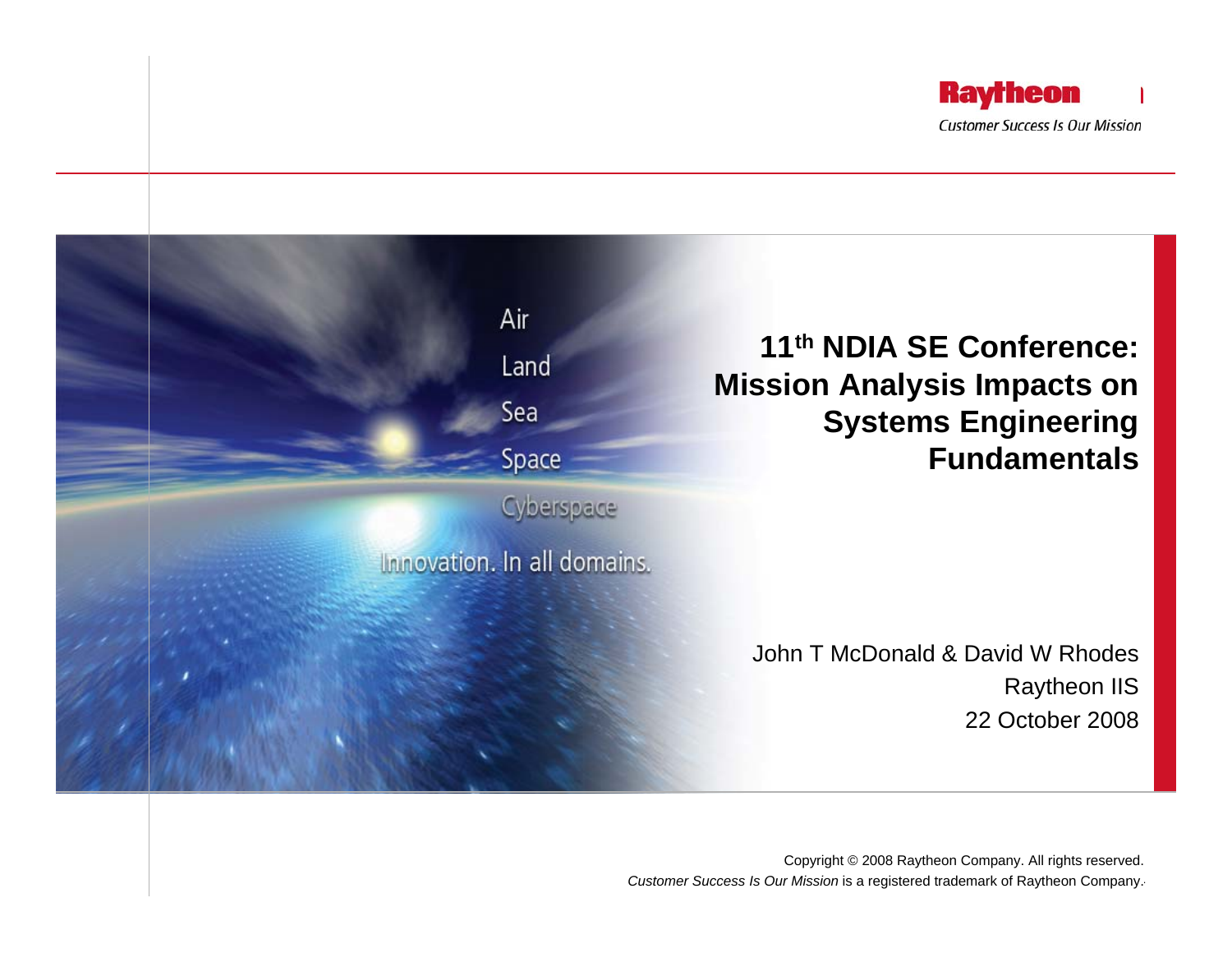## **Mission Analysis Impacts on Systems Engineering Fundamentals**

Raytheon Information and Intelligence Systems (IIS) John T McDonaldDavid W Rhodes

22 October 2008

Copyright © 2008 Raytheon Company. All rights reserved. *Customer Success Is Our Mission* is a registered trademark of Raytheon Company.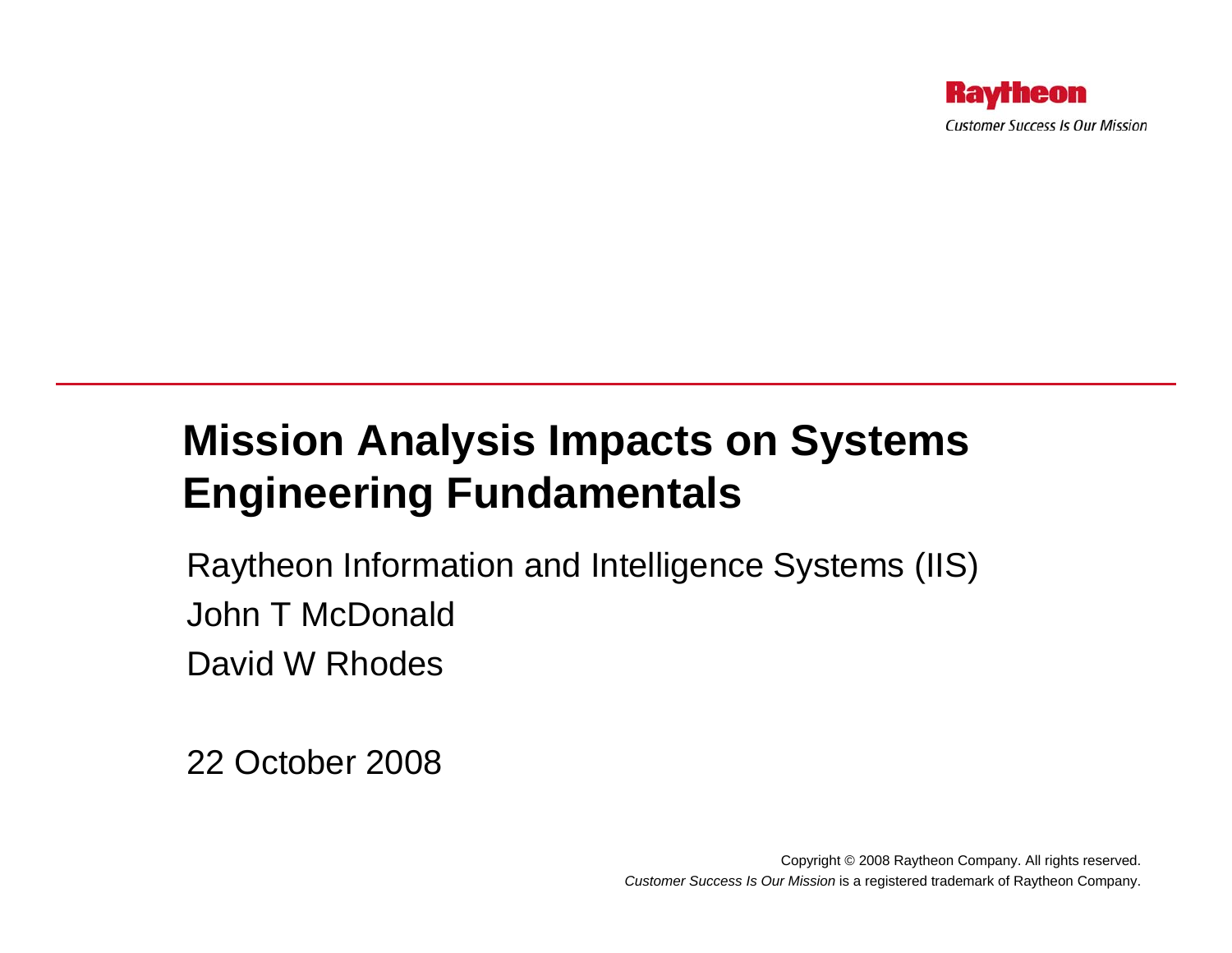

# **Topics**

- Disaster awaits
- Mission is the context for systems engineering
- Mission analysis building the 'right' mission knowledge foundation
- Tools of the trade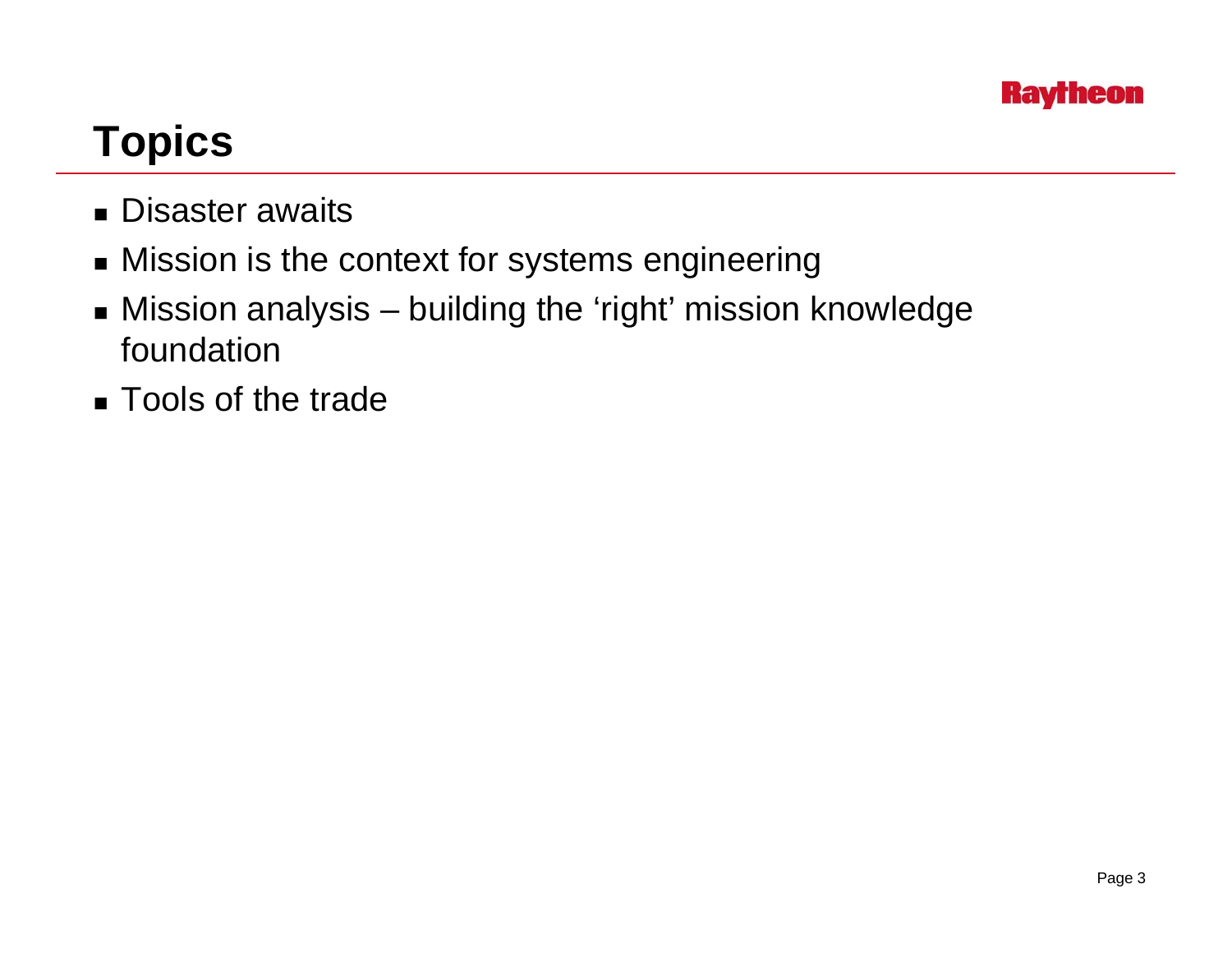

### **Disaster Awaits**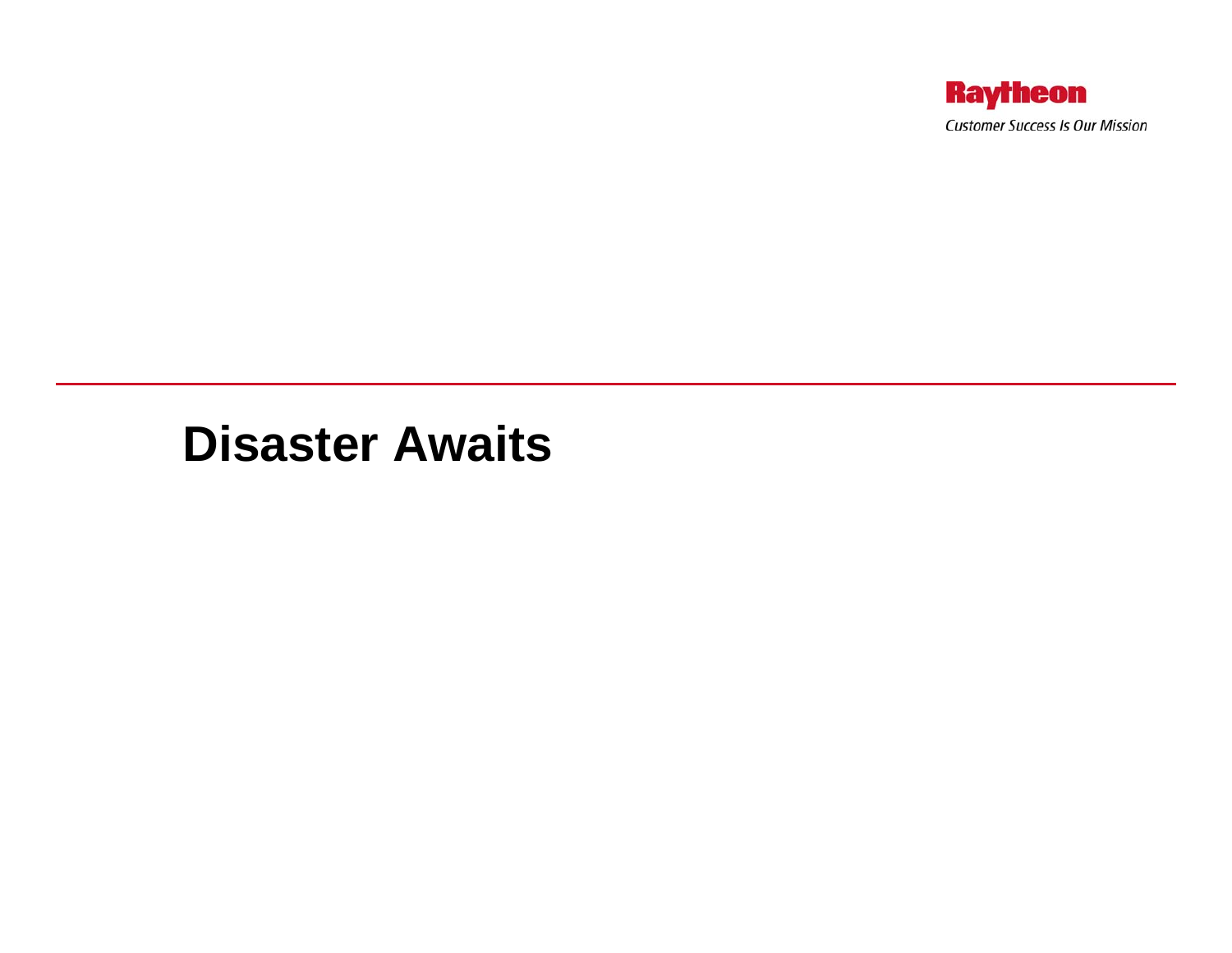

# **Hyatt Regency Walkway Collapse - 1981**

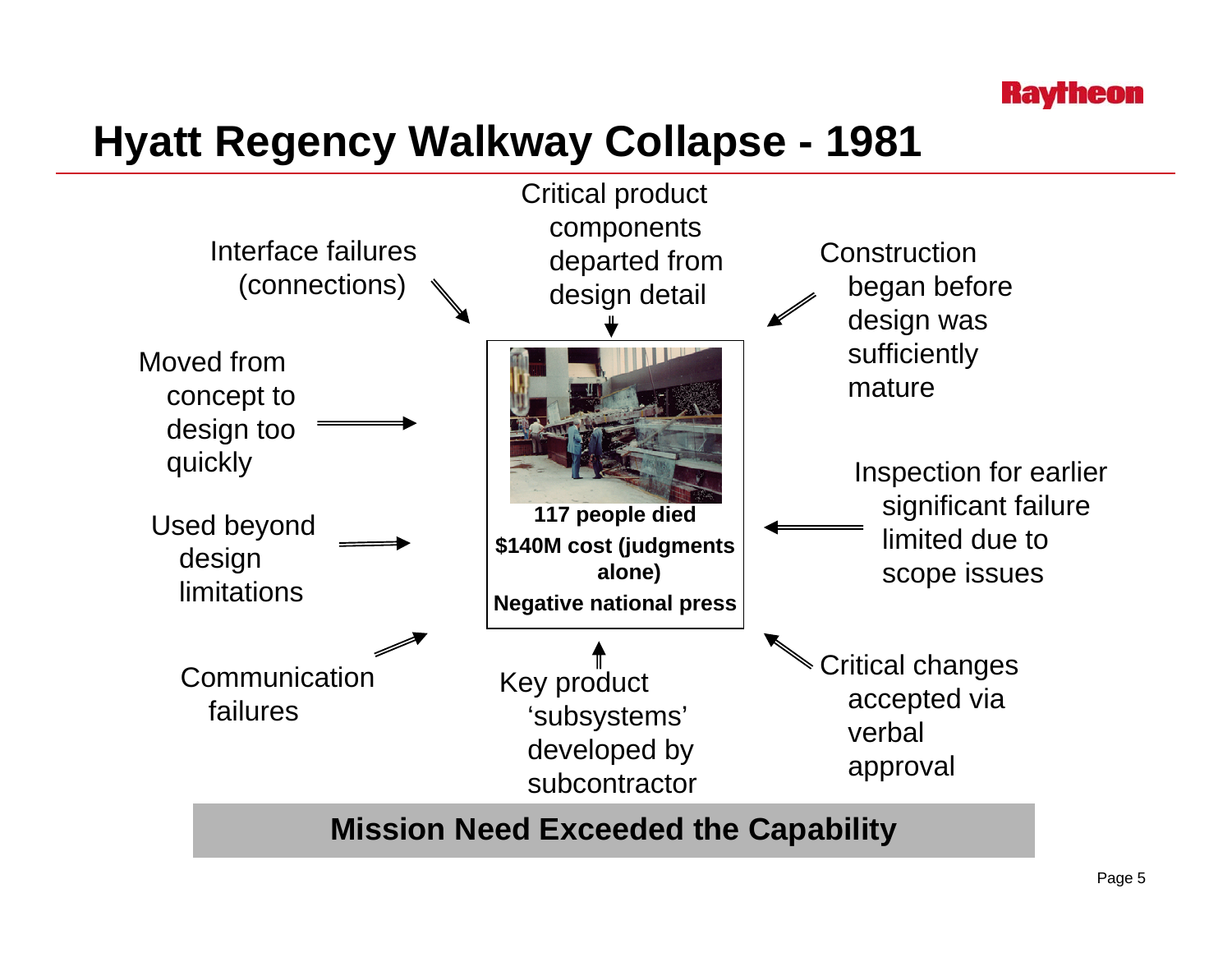# **What's Similar Between a Walkway and a Weapons System?**

- Mission should be pre-eminent in our planning and building
- Operational use will expand beyond existing design capability
- Communication too often lacks clarity, conciseness, rigor
- **Prime hires others to provide piece parts for the solution**
- $\blacksquare$  Interfaces are high risk breakage points
- Right knowledge foundation is critical to downstream utility & quality
- Systems thinking is needed to 'rise above' limitations of scope perspectives
- Need for speed often overrides process discipline
- Disaster will strike if the foundation is not properly laid early in the game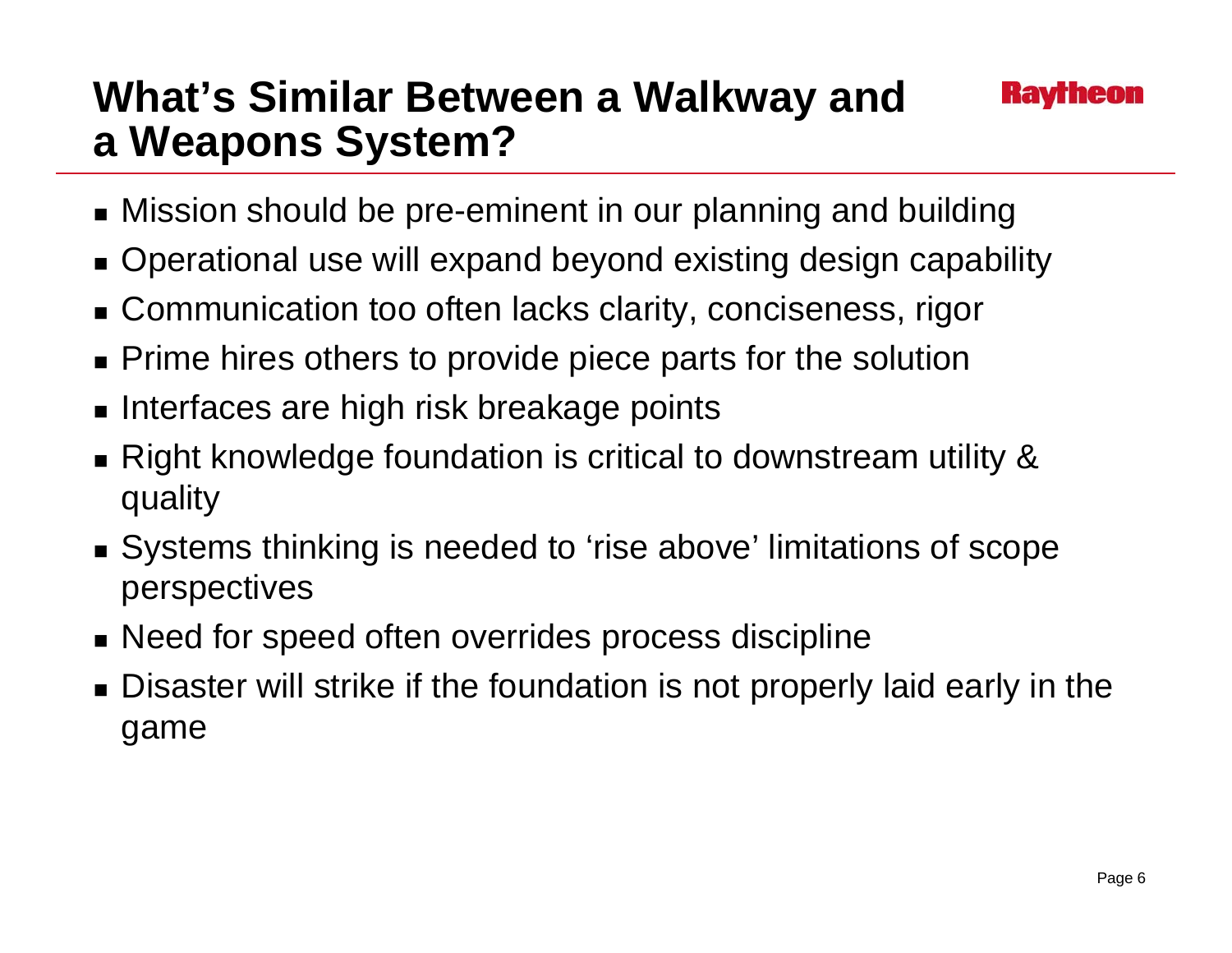

## **What Impacts Are DoD Seeing Today?**

- System complexity has grown dramatically since the early cold war
	- Program schedules grew from 3 8 years to greater than 10 years
	- Cost growth ranges from 45% to a staggering 100+%
- **Of 11 major programs reviewed by the GAO, 8 had quality** problems attributed to systems engineering deficiencies
- $\blacksquare$  Insufficient systems engineering is applied early in the life cycle, compromising the foundation for initial requirements and architecture development
- Requirements are not always well-managed, including the effective translation from capabilities statements into executable requirements to achieve successful acquisition programs

Sources:

- Pre-Milestone A and Early-Phase Systems Engineering: A Retrospective Review and Benefits of Future Air Force Acquisition, 2008 (ISBN: 0-309-11476-4)
- Increased Focus on Requirements Oversight Needed to Improve DoD's Acquisition Environment and Weapon System Quality, February 2008 (GAO-08-294)

NDIA Task Report: Top 4 Systems Engineering Issues within DoD and Defense Industry, 26-27 July 2006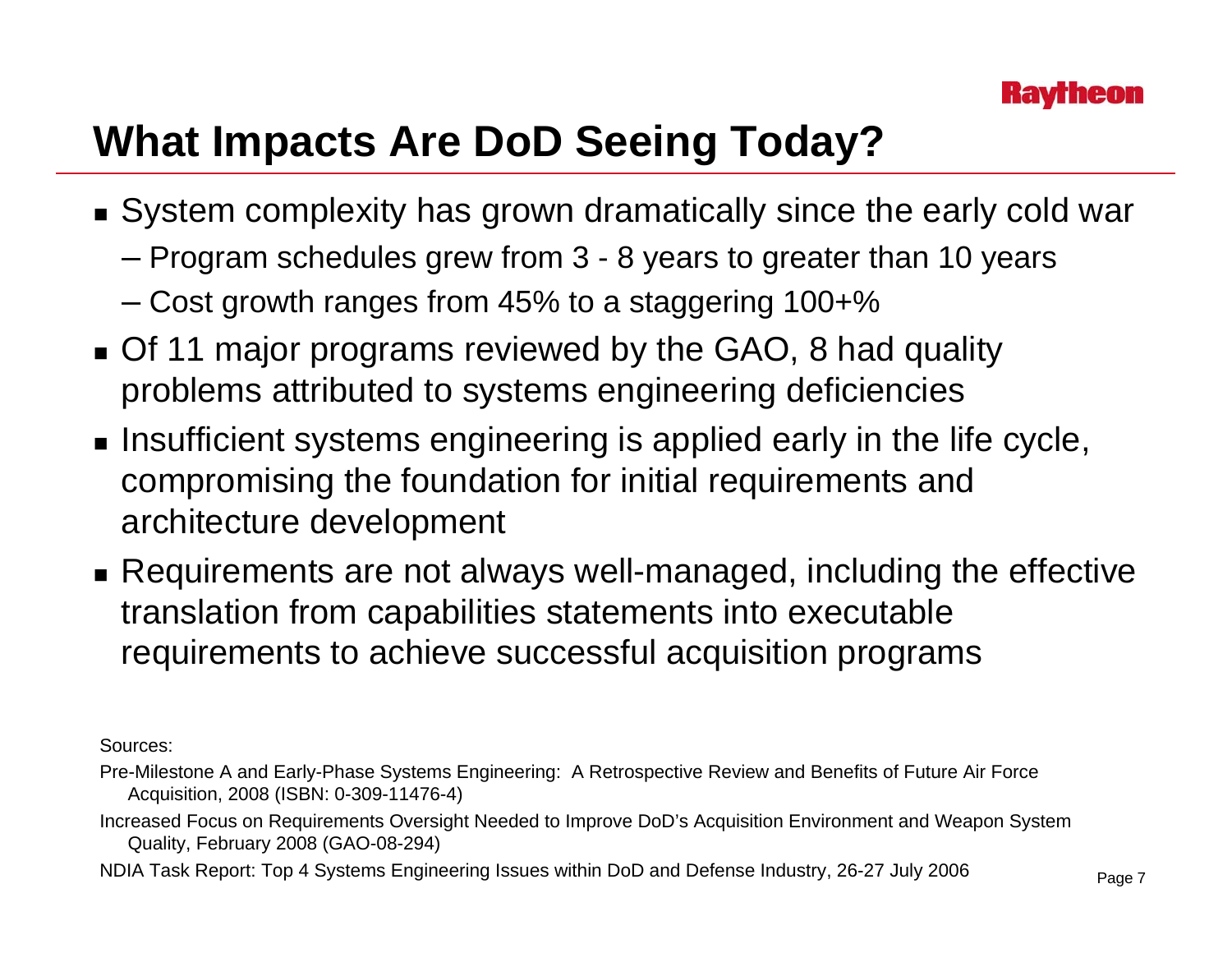

# **How Can Mission Analysis Help?**

- Sound understanding of the mission is necessary for building the right mission knowledge foundation
	- For solving the right problem and close mission capability gaps
	- For creating credible operations concept and alternative solution concepts, architectures, and requirements (pre-Milestone A through system development)
	- For aligning Government-Contractor goals
- $\blacksquare$  Insufficient mission analysis
	- May find contractors selling what they have in their inventories instead of what is needed to solve the problem
	- May cause us to find out too late that while we meet stated requirements, we however do not meet mission needs

#### **Mission Needs Are 'North Star' for Systems Engineering**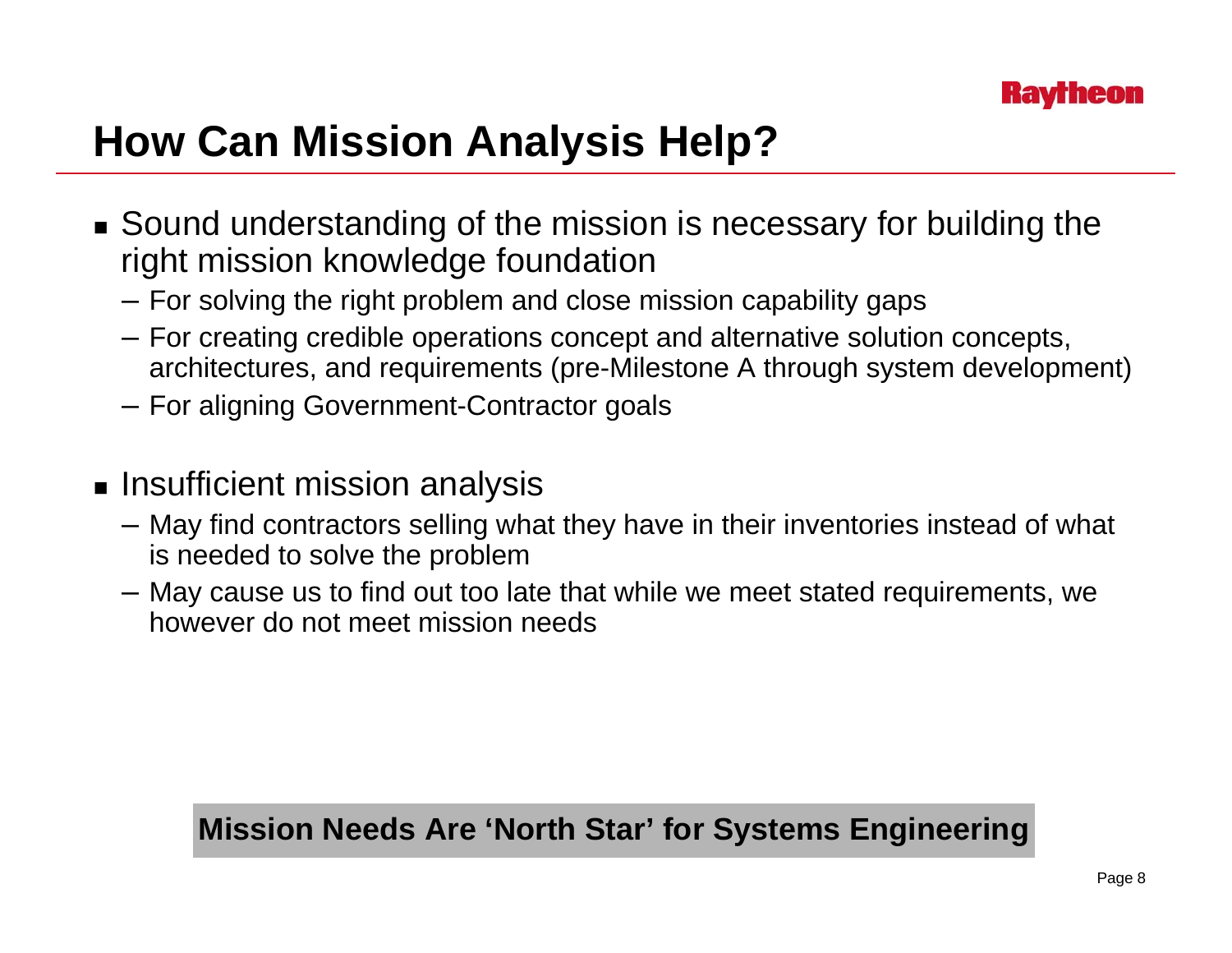

# **Mission is the Context for SE**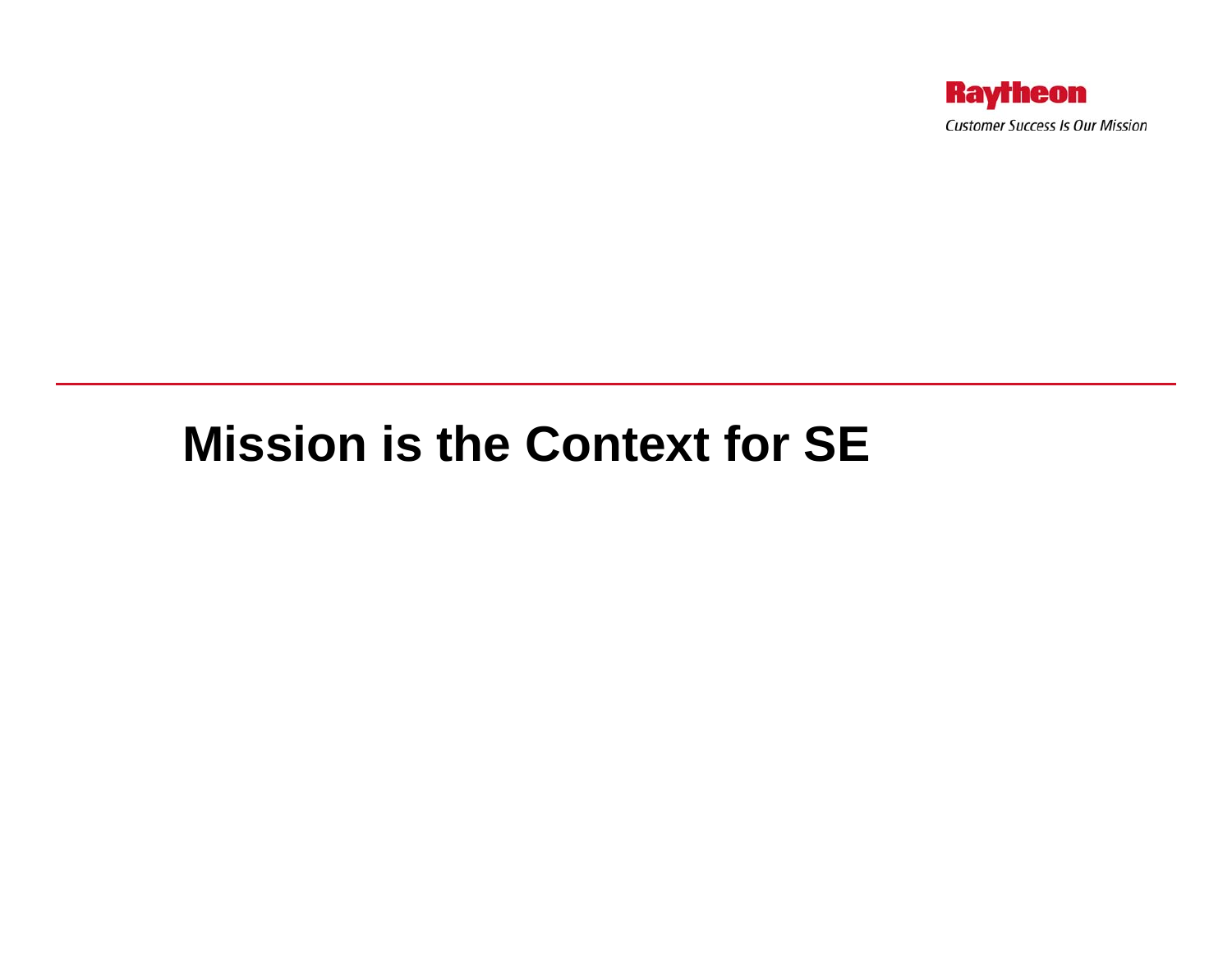#### **Raytheon**

### **Customer Missions and Mission Need Statements**



#### **Think Mission 1st**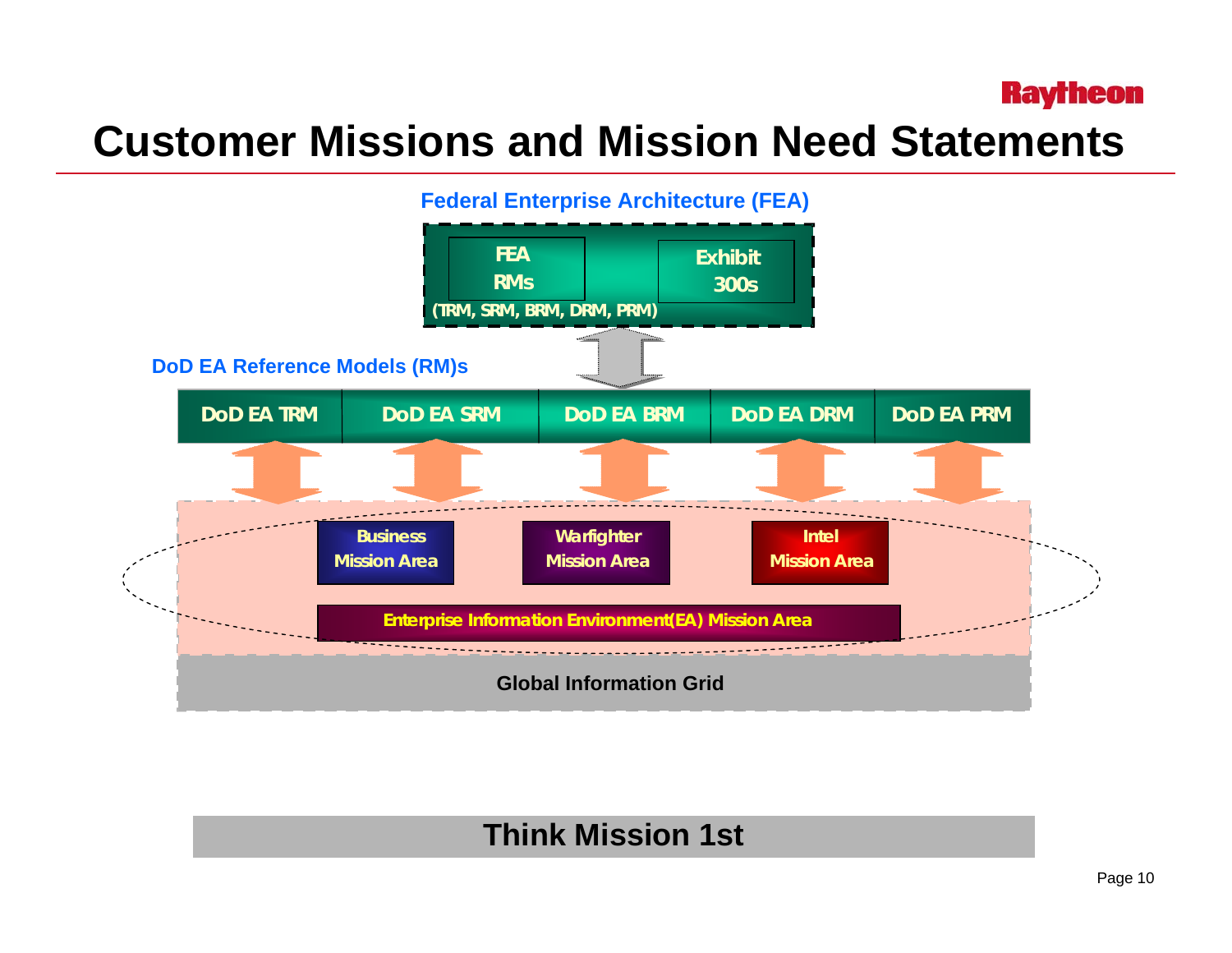### **Mission Need Statements Address Mission Capability Shortfalls**

- *1. Administrative Information*
- *2. Impact on Mission Areas*
- Briefly describe the impact of the capability shortfall or technological opportunity
- *3. Needed Capability*
- Describe the functional capability needed or technological opportunity.
- *4. Current and Planned Capability*
- *5. Capability Shortfall*
- *6. Impact of Not Approving the Mission Need*
- *7. Benefits*
- *8. Timeframe*
- *9. Criticality*
- *10. Long Range Resource Planning Estimate*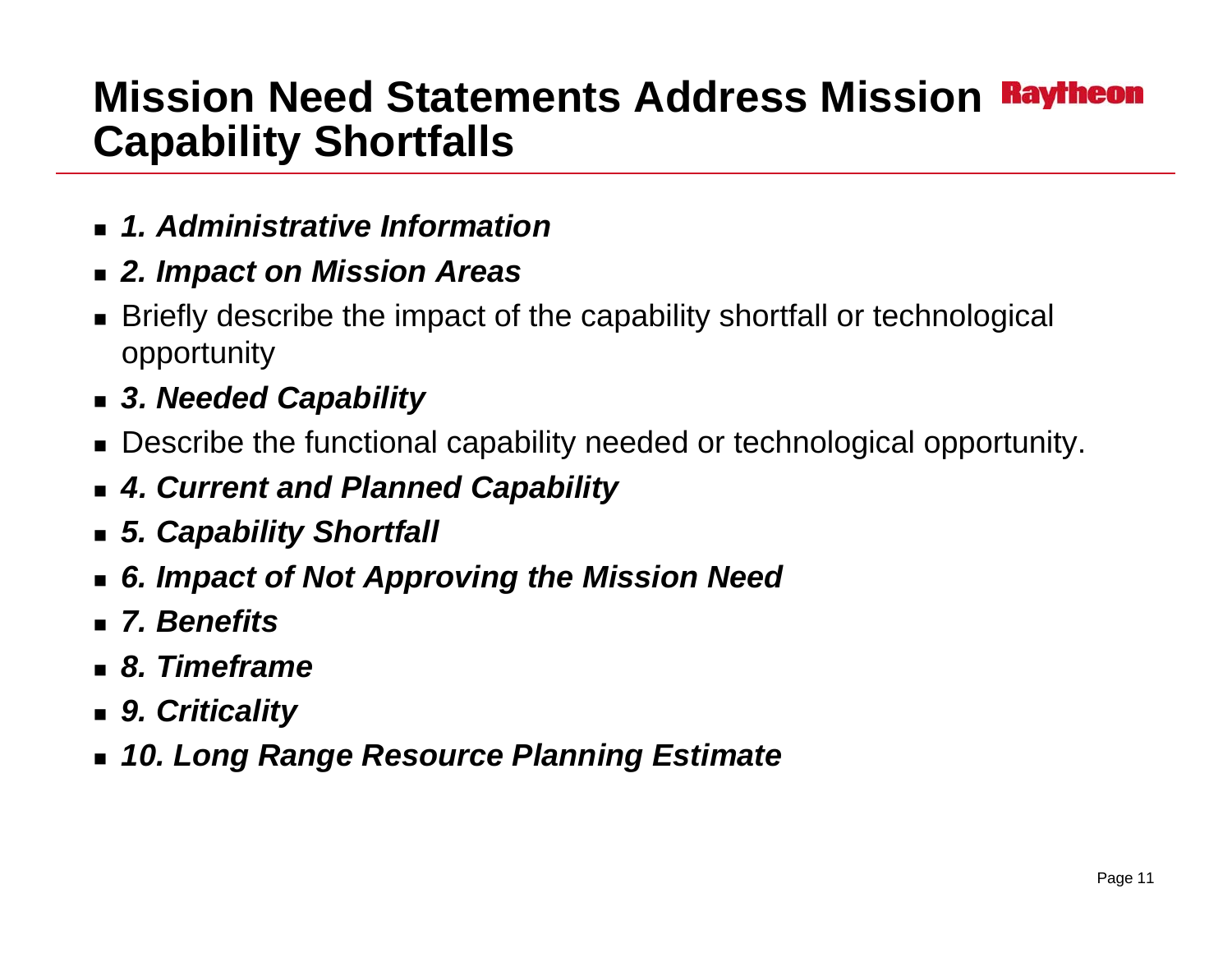

### **Mission Analysis – Building the 'Right' Mission Knowledge Foundation**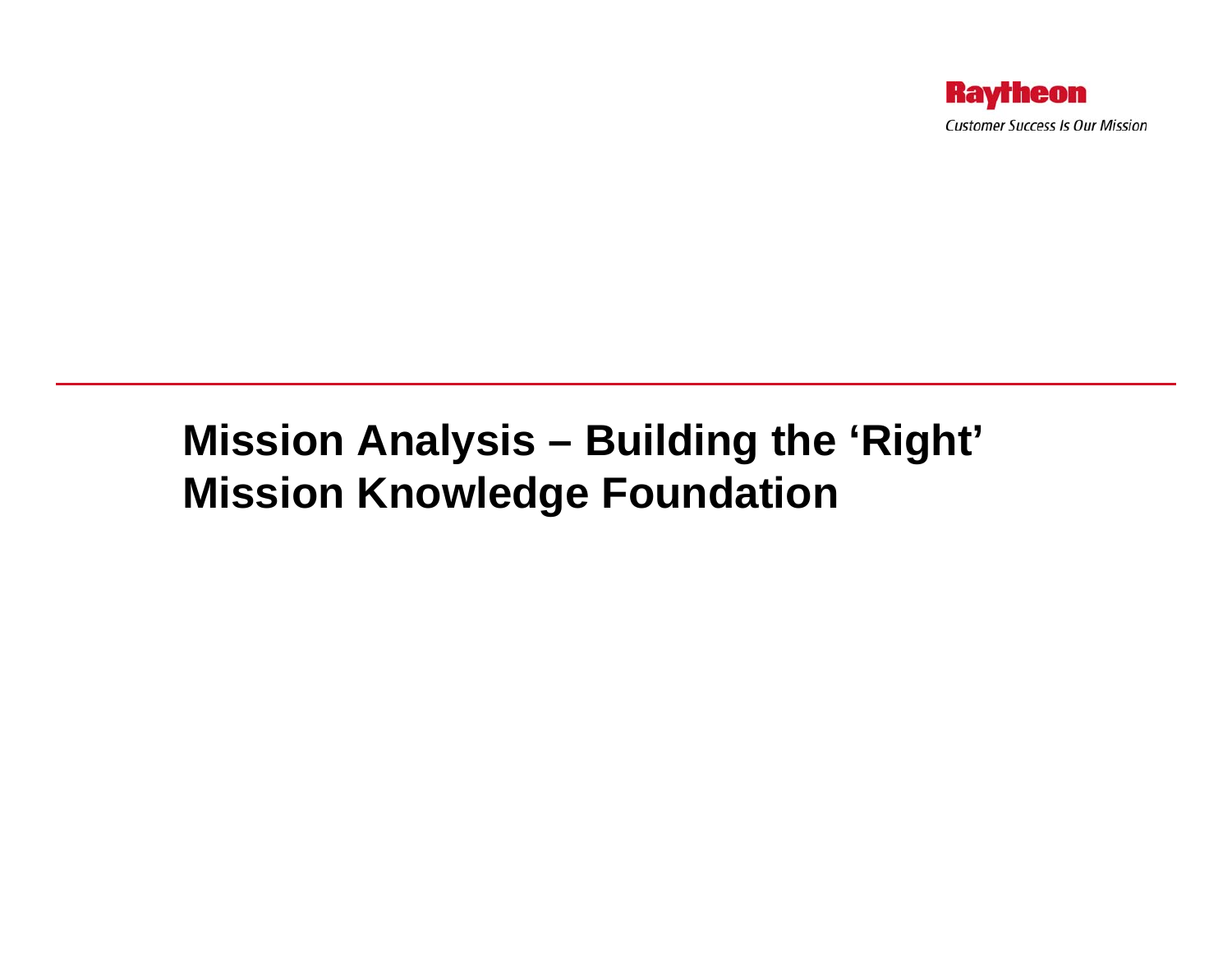

# **JCIDS Phasing and 'Early' SE**



*DoD Acquisition Lifecycle*

**Areas of Opportunity to Lay Success Areas of Opportunity to Lay Success -Oriented SE Foundation Oriented SE Foundation**

- *"Systems engineering is the overarching process that a program team applies to transition from a stated capability need to an operationally effective and suitable system" (*DoD 5000 series),
- Concept Refinement and Technology Development phases provide opportunities to work collaboratively with customers and other mission stakeholders to understanding their needs and their environments

### **Early SE is Required to Effectively Transform Capability Gaps into an Operationally Valid Mission Solution**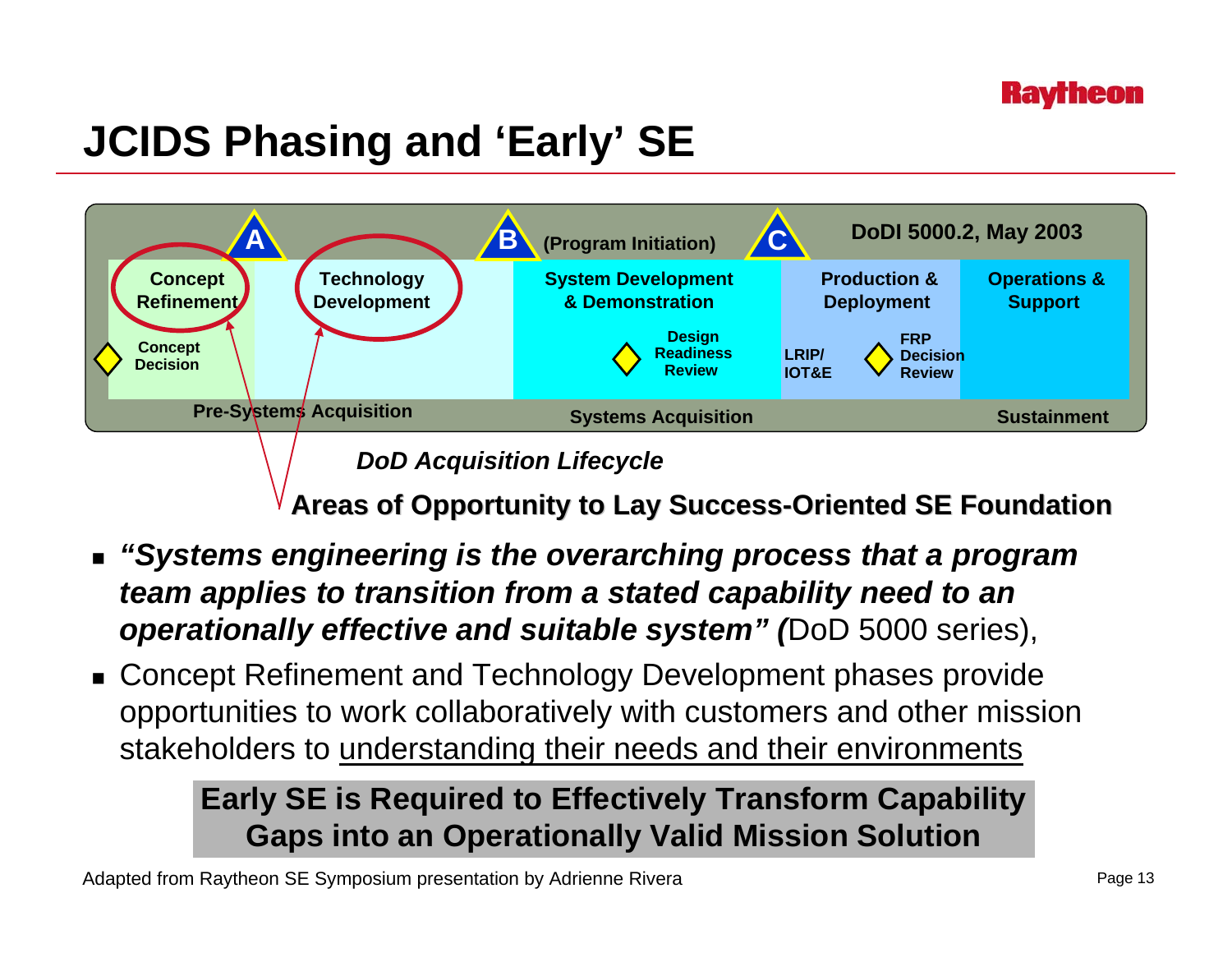### **Early Systems Engineering: Extending the Systems Engineering "V"**



### **Design & Build Extended 'V' Yields the Mission Context and Change Drivers**

Adapted from Raytheon SE Symposium presentation by Adrienne Rivera

**Kavrneon**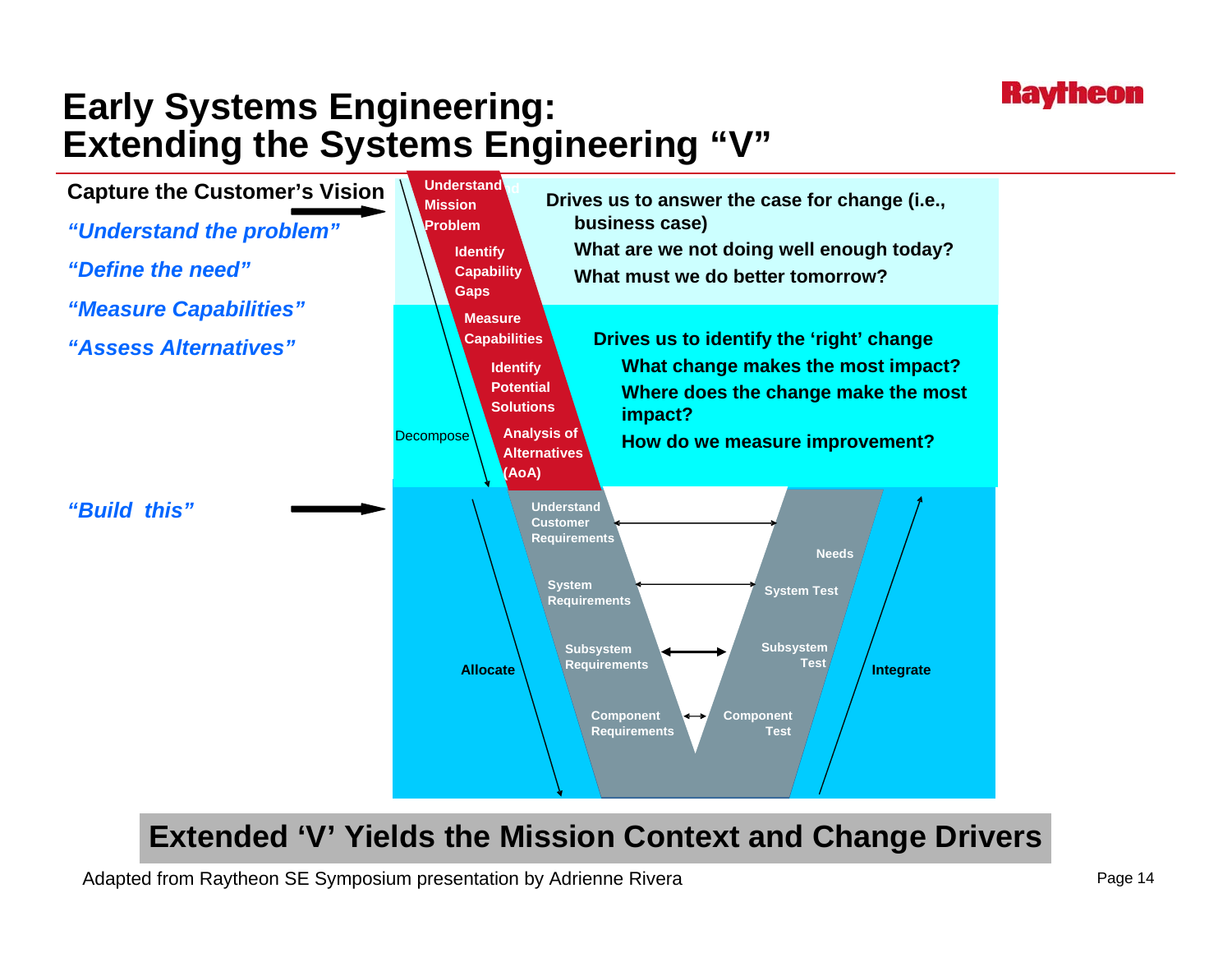# **Mission Analysis Implements Early SE**



Adapted from Raytheon SE Symposium presentation by Adrienne Rivera

**Kayfheon**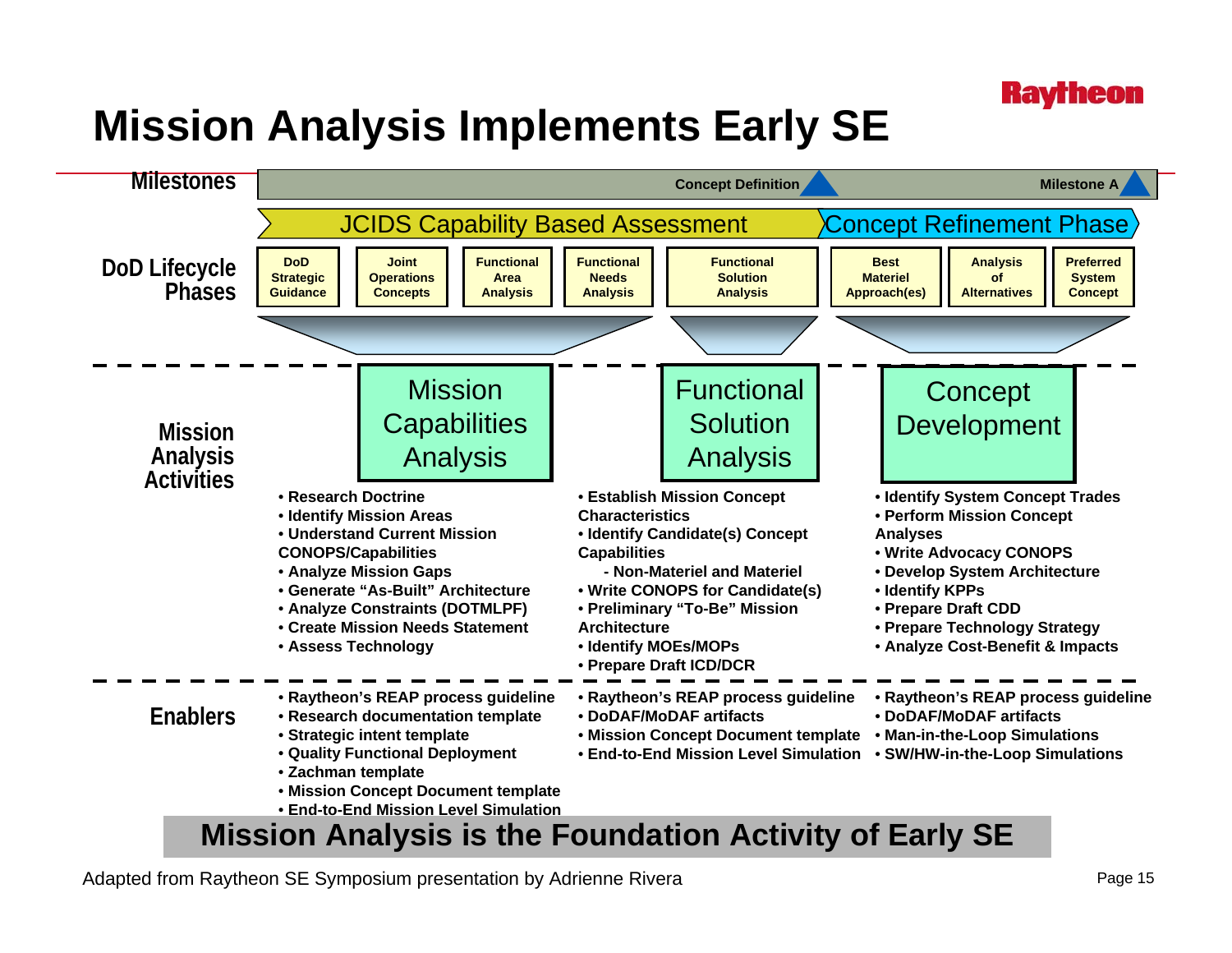

## **Tools of the Trade**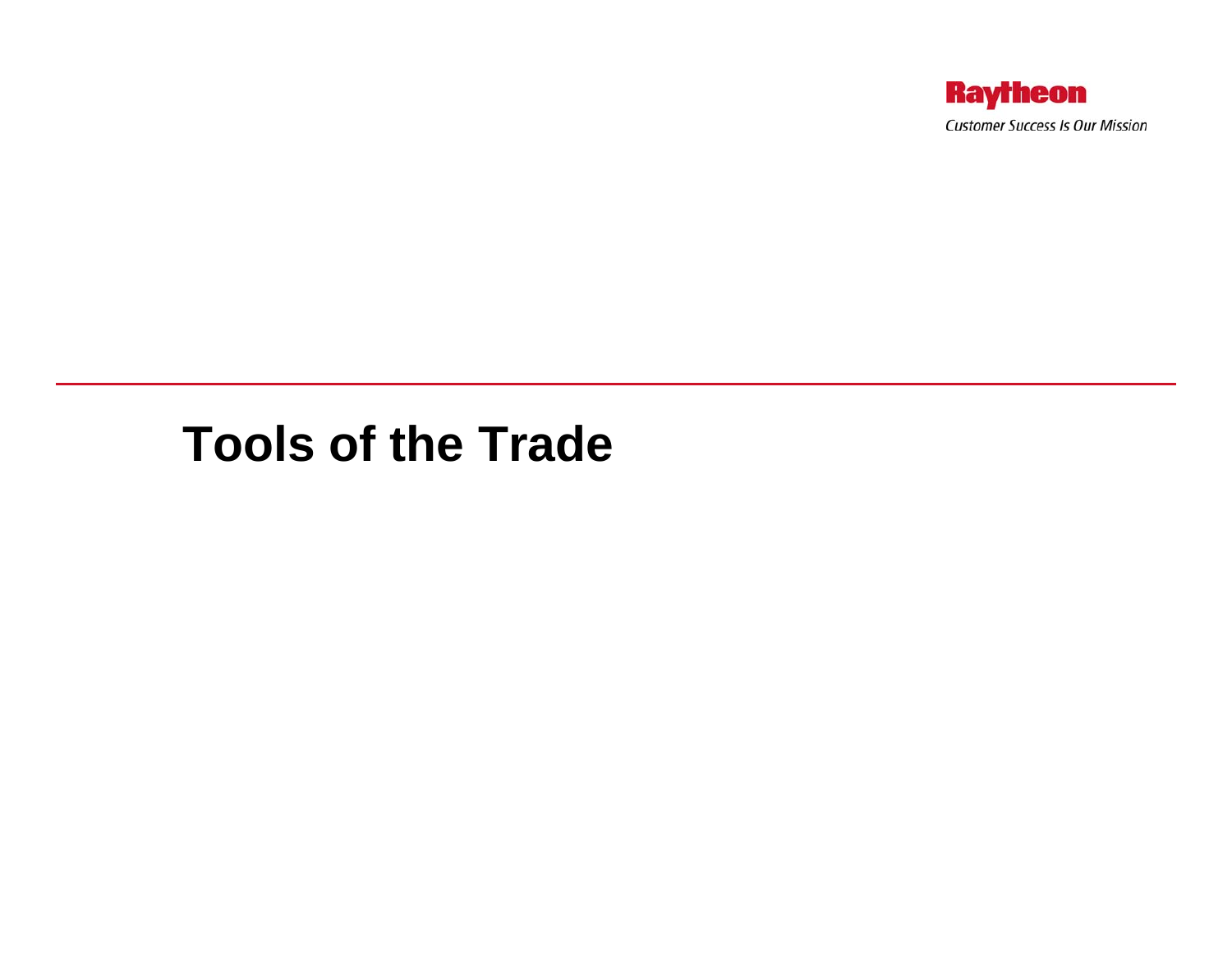### **Raytheon Enterprise Architecture Process (REAP) Overview**

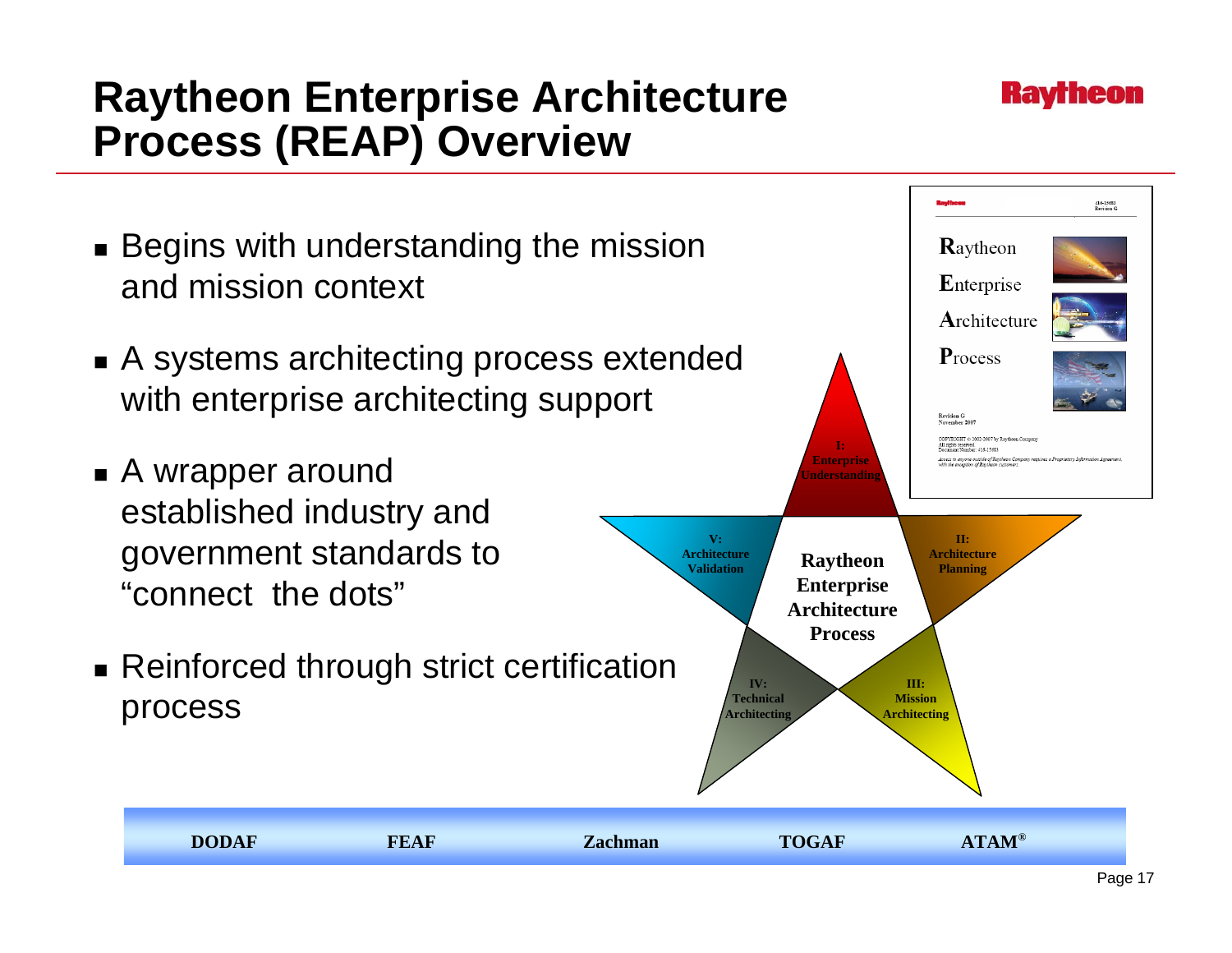#### **Kavrneon**

# **REAP Activities**



### **Enterprise Understanding**

– Understand the Customer's problem, mission gaps, constraints, and context

### **Architecture Planning**

– Define the REAP-guided work to the appropriate level

### **Mission Architecting**

– Document the Mission and Operational Architecture…not the Technical Architecture

### **Technical Architecting**

– Define the Technical Architecture solution from the Mission Architecture context

### **Architecture Validation**

– Validate the content and utility of the architecture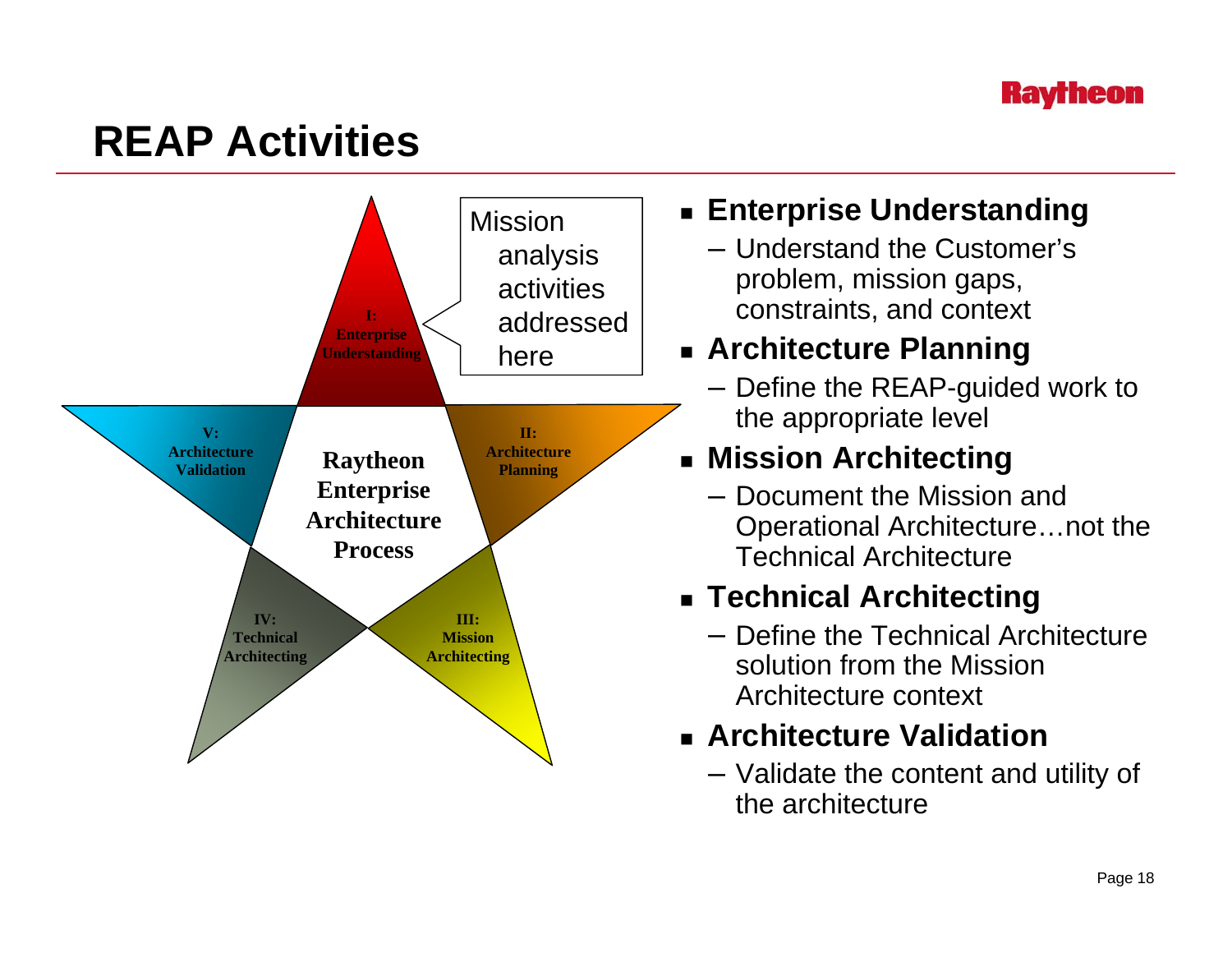### **Workshops, Mission Analysis, and Mission Experts**



- $\blacksquare$  Formalizes Mission Analysis phase for large, complex programs
- $\blacksquare$  Pilots have shown that workshops are good approach
- $\blacksquare$  Ensures strong alignment with Mission Experts
- $\blacksquare$  Uses template for Data Capture (AV-2s, AV-1, QFDs, etc.)
- $\blacksquare$  Captures mission definition, gaps, challenges, timeframe for target architecture
- $\blacksquare$  Stakeholders may desire to validate output and identify any actions before proceeding to downstream activities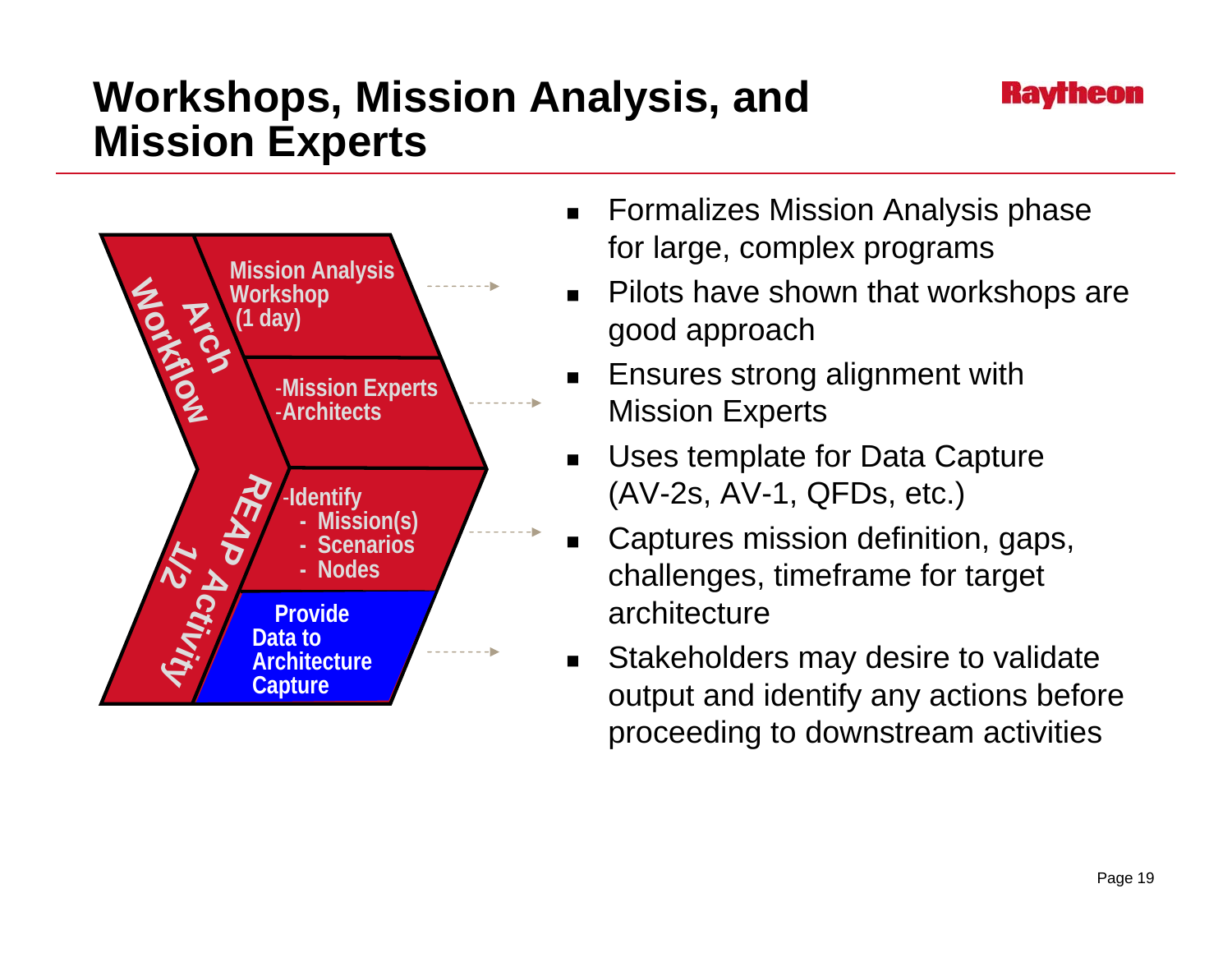### **Mission Area Quality Functional Deployment (QFD) Template**

| $\mathbf{S}$<br>Relative importance<br><b>PACOM Fires Mission</b> )               | mission | $\overline{\phantom{0}}$<br>Capability         | $\mathbf{\Omega}$<br>Capability | $\infty$<br>Capability | 4<br>Capability | $\mathfrak{S}$<br>Capability | ဖ<br>Capability | $\overline{ }$<br>Capability | $\infty$<br>Capability | $\circ$<br>Capability | Average Opportunity score | <b>Weighted Score</b> |  |  |
|-----------------------------------------------------------------------------------|---------|------------------------------------------------|---------------------------------|------------------------|-----------------|------------------------------|-----------------|------------------------------|------------------------|-----------------------|---------------------------|-----------------------|--|--|
| Scenario 1 (Use Case) - as is state                                               |         |                                                |                                 |                        |                 |                              |                 |                              |                        |                       | $\Omega$                  | $\Omega$              |  |  |
| <b>Desire State</b><br>Scenario 2 (Use Case) - as is state<br><b>Desire State</b> |         |                                                |                                 |                        |                 |                              |                 |                              |                        |                       | $\Omega$                  | $\Omega$              |  |  |
| Scenario 3 (Use Case) - as is state<br><b>Desire State</b>                        |         |                                                |                                 |                        |                 |                              |                 |                              |                        |                       | $\Omega$                  | 0                     |  |  |
| Scenario 4 (Use Case) - as is state<br>Desire State                               |         |                                                |                                 |                        |                 |                              |                 |                              |                        |                       | $\Omega$                  | $\Omega$              |  |  |
| Scenario 5 (Use Case) - as is state<br><b>Desire State</b>                        |         |                                                |                                 |                        |                 |                              |                 |                              |                        |                       | $\Omega$                  | $\Omega$              |  |  |
| Scenario 6 (Use Case) - as is state<br><b>Desire State</b>                        |         |                                                |                                 |                        |                 |                              |                 |                              |                        |                       | $\overline{0}$            | $\overline{0}$        |  |  |
| Scenario 7 (Use Case) - as is state<br>Desire State                               |         |                                                |                                 |                        |                 |                              |                 |                              |                        |                       | $\Omega$                  | $\overline{0}$        |  |  |
| Scenario 8 (Use Case) - as is state<br>Desire State                               |         |                                                |                                 |                        |                 |                              |                 |                              |                        |                       | $\Omega$                  | $\Omega$              |  |  |
| Scenario 9 (Use Case) - as is state                                               |         |                                                |                                 |                        |                 |                              |                 |                              |                        |                       | $\Omega$                  | $\overline{0}$        |  |  |
| <b>Desire State</b>                                                               |         |                                                |                                 |                        |                 |                              |                 |                              |                        |                       | $\overline{0}$            | $\overline{0}$        |  |  |
|                                                                                   |         |                                                |                                 |                        |                 |                              |                 |                              |                        |                       |                           |                       |  |  |
|                                                                                   |         | 1 is low correlation<br>10 is high correlation |                                 |                        |                 |                              |                 |                              |                        |                       |                           |                       |  |  |

**Simple Tool to Correlate Mission Needs & Capabilities**

**Raytheon**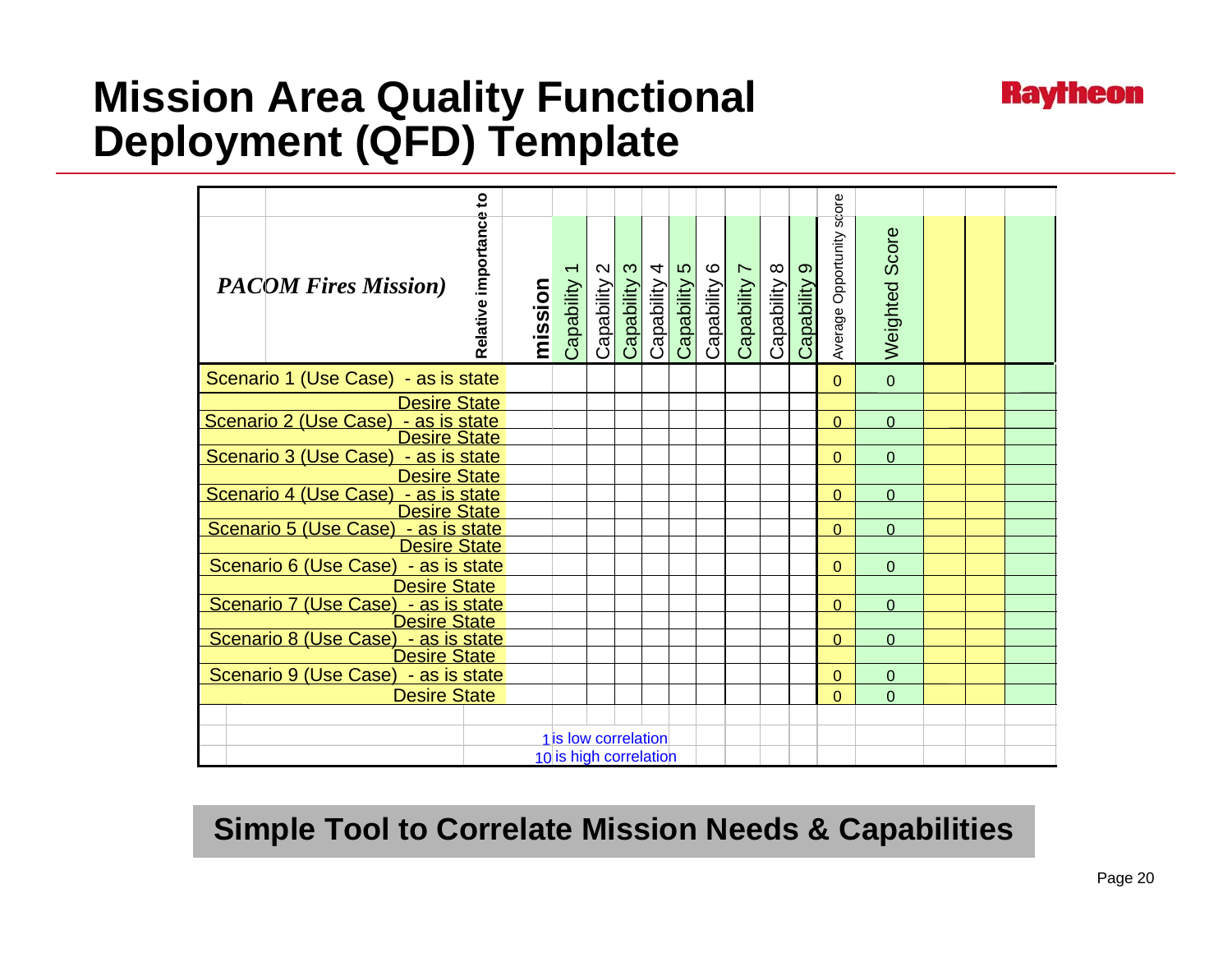

### **Applied Mission Area QFD Example**

| <b>Find, Fix, Track Individuals of</b><br><b>Interest - As Is State</b><br><b>Locating "JFC's Most Wanted</b><br>People"                    | Relative importance to mission | <b>SIGINT</b>  | <b>IMINT</b>            | Video          | <b>TNIMUH</b>   | <b>MASINT</b>  | Multiple Intel Source Aggregation | KM/KD          | Open Source Exploitation | Exploitation<br>Cyberspace | Biometrics              | Resource Management | Average Opportunity score | Weighted Score  |  |  |
|---------------------------------------------------------------------------------------------------------------------------------------------|--------------------------------|----------------|-------------------------|----------------|-----------------|----------------|-----------------------------------|----------------|--------------------------|----------------------------|-------------------------|---------------------|---------------------------|-----------------|--|--|
| <b>Get Tip from Sources (Forces in</b><br><b>Contact, Other Govt Agencies, LE,</b><br><b>SOF, Open Source, Alliance</b><br><b>Partners)</b> | 6                              | 5              | 5                       | 5              | 5               | 5              | 5                                 | 5              | 5                        | 5                          | 5                       | 5                   | 5                         | 30              |  |  |
| <b>Desire State</b>                                                                                                                         | 6                              | 8              | 8                       | 8              | 8               | 8              | 8                                 | 8              | 8                        | 8                          | 8                       | 8                   | 8                         | 48              |  |  |
| <b>Identify Target</b>                                                                                                                      | 9                              | 4              | $\overline{\mathbf{4}}$ | $\overline{4}$ | $\overline{4}$  | 4              | $\overline{4}$                    | $\overline{4}$ | $\overline{4}$           | 4                          | $\overline{\mathbf{4}}$ | 4                   | $\overline{4}$            | 36              |  |  |
| <b>Desire State</b>                                                                                                                         | 9                              | 6              | 6                       | 6              | 6               | 6              | 6                                 | 6              | 6                        | 6                          | 6                       | 6                   | 6                         | 54              |  |  |
| <b>Confirm Target (in Probability</b><br>Terms)                                                                                             | $\overline{7}$                 | $\overline{7}$ | $\overline{7}$          | $\overline{7}$ | $\overline{7}$  | $\overline{7}$ | $\overline{7}$                    | $\overline{4}$ | 4                        | 4                          | $\overline{4}$          | $\overline{4}$      | 6                         | 39              |  |  |
| <b>Desire State</b>                                                                                                                         | $\overline{7}$                 | $\overline{7}$ | $\overline{7}$          | $\overline{7}$ | $\overline{7}$  | $\overline{7}$ | $\overline{7}$                    | $\overline{7}$ | $\overline{7}$           | 7                          | $\overline{z}$          | 7                   | $\overline{7}$            | 49              |  |  |
| <b>Fix</b>                                                                                                                                  | 6                              | 4              | 4                       | 4              | $\overline{4}$  | 4              | 4                                 | $\mathbf 0$    | $\mathbf 0$              | 0 <sub>l</sub>             | $\mathbf 0$             | $\Omega$            | $\overline{a}$            | 13              |  |  |
| <b>Desire State</b>                                                                                                                         | 6                              | 6              | 6                       | 6              | 6               | 6              | 6                                 | 3              | 3                        | 3                          | $\overline{6}$          | 3                   | 5                         | $\overline{29}$ |  |  |
| <b>Track</b>                                                                                                                                | $\overline{7}$                 | 8              | 8                       | 8              | 8               | 8              | 8                                 | 8              | 8                        | 8                          | $\overline{8}$          | 8                   | 8                         | $\overline{56}$ |  |  |
| <b>Desire State</b>                                                                                                                         | $\overline{7}$                 | $\overline{7}$ | 8                       | 8              | $\underline{8}$ | $\,8\,$        | 8                                 | 8              | 8                        | 8                          | 8                       | 8                   | 8                         | 55              |  |  |
| <b>Gather Additional Situation</b><br><b>Awareness Info As Needed</b>                                                                       | 4                              | 6              | 6                       | 6              | 6 <sub>l</sub>  | 6              | 6                                 | 6              | 6                        | 6                          | 6                       | 6                   | 6                         | 24              |  |  |
| <b>Desire State</b>                                                                                                                         | 4                              | 6              | 6                       | 6              | 6               | Ā              | $\,6$                             | $\,6$          | 6                        | 6                          | 6                       | 6                   | 6                         | 24              |  |  |
| <b>Discern Intent</b>                                                                                                                       | $\overline{7}$                 | $\overline{2}$ | $\overline{2}$          | $\overline{2}$ | $\overline{2}$  | $\overline{2}$ | $\overline{c}$                    | $\overline{c}$ | $\overline{2}$           | $\overline{2}$             | $\overline{2}$          | $\overline{2}$      | $\overline{2}$            | 14              |  |  |
| <b>Desire State</b>                                                                                                                         | $\overline{7}$                 | 8              | 8                       | 8              | $\overline{8}$  | $\bf8$         | $\overline{8}$                    | $\bf8$         | 8                        | 8                          | 8                       | 8                   | 8                         | 56              |  |  |
| <b>Tag</b>                                                                                                                                  | 5                              | 3              | 3                       | 3              | $\mathsf 3$     | V              | $\mathbf{3}$                      | 3              | 3                        | 3                          | 3                       | 3                   | 3                         | 15              |  |  |
| <b>Desire State</b>                                                                                                                         | 5                              | $\overline{7}$ | $\overline{7}$          | $\overline{7}$ | $\overline{7}$  | $\overline{7}$ | $\overline{7}$                    | $\overline{7}$ | $\overline{7}$           | $\overline{7}$             | $\overline{7}$          | $\overline{7}$      | $\overline{7}$            | 35              |  |  |
|                                                                                                                                             |                                |                |                         |                |                 |                |                                   |                |                          |                            |                         |                     |                           |                 |  |  |
|                                                                                                                                             |                                |                |                         |                |                 |                |                                   |                |                          |                            |                         |                     |                           |                 |  |  |

#### **Identifies the Best 'Focus Area' Opportunities**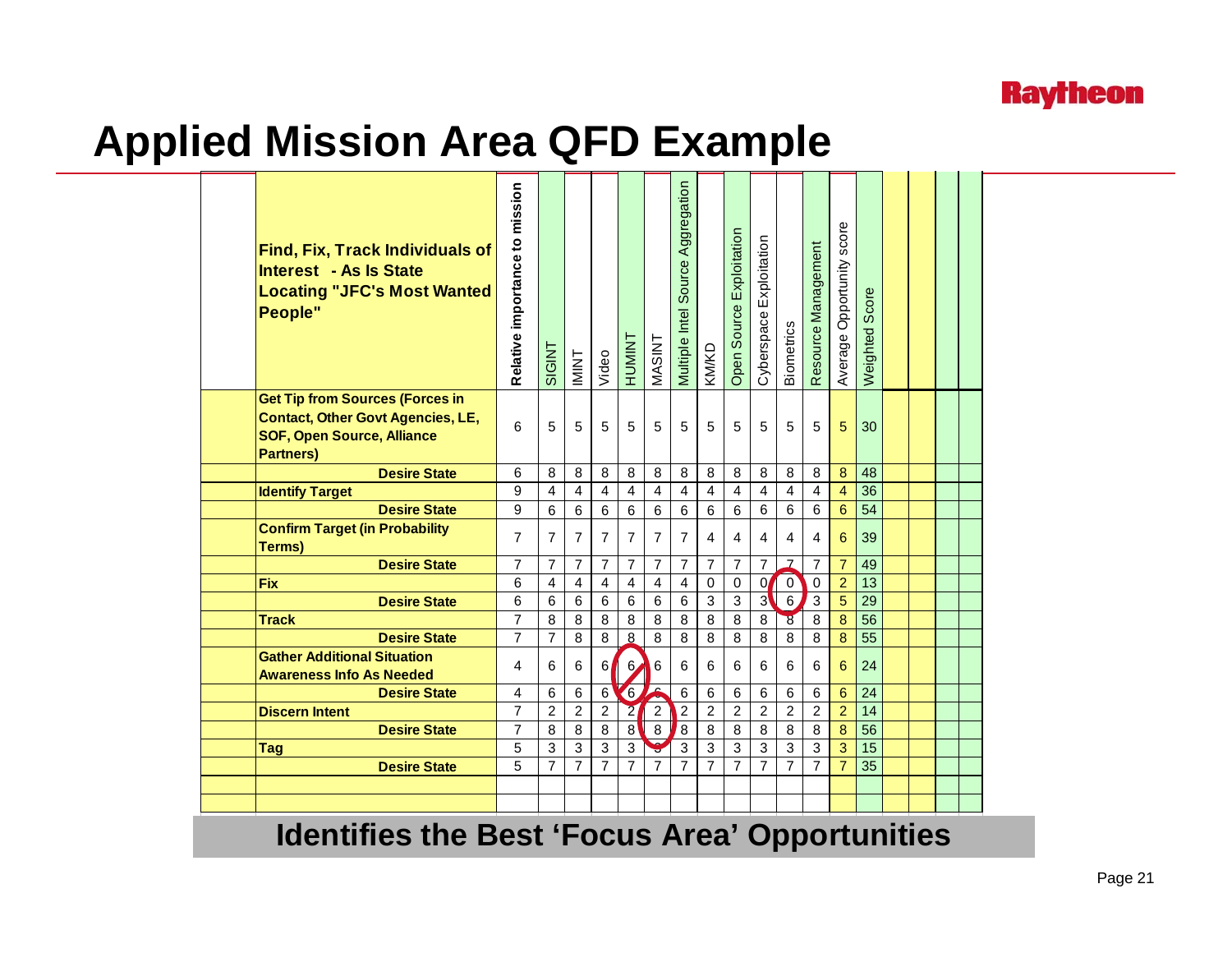

# **Mission Analysis Feeds Back to the Mission**

- *1. Administrative Information*
- ▉ *2. Impact on Mission Areas*
- ▉ Briefly describe the impact of the capability shortfall or technological opportunity
- ▉ *3. Needed Capability*
- ▉ Describe the functional capability needed or technological opportunity
- *4. Current and Planned Capability*
- ▉ *5. Capability Shortfall*
- *6. Impact of Not Approving the Mission Need*
- *7. Benefits*
- *8. Timeframe*
- *9. Criticality*
- *10. Long Range Resource Planning Estimate*

Mission analysis activities and artifacts address items 2 thru 5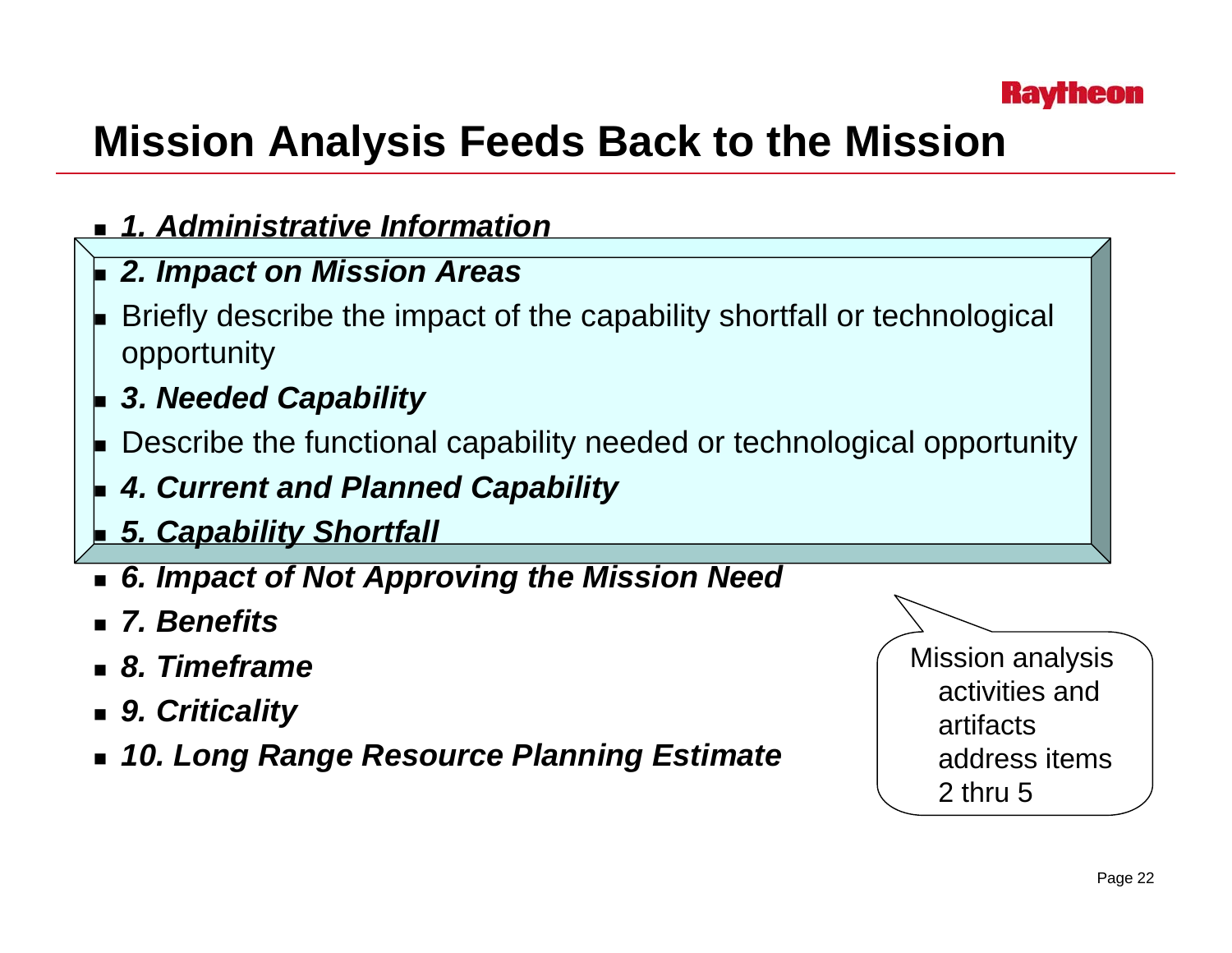

### **Acronyms**

- 1) BRM Business Reference Model
- 2) DOTMLPF Doctrine, Organization, Training, Materiel, Leadership & education, Personnel, Facilities
- 3) DRM Data Reference Model
- 4) FEA (Federal Enterprise Architecture)
- 5) PRM Performance Reference Model
- 6) SRM Service Component Reference Model,
- 7) TRM Technical Reference Model
- 8) UJTL Unified Joint Task List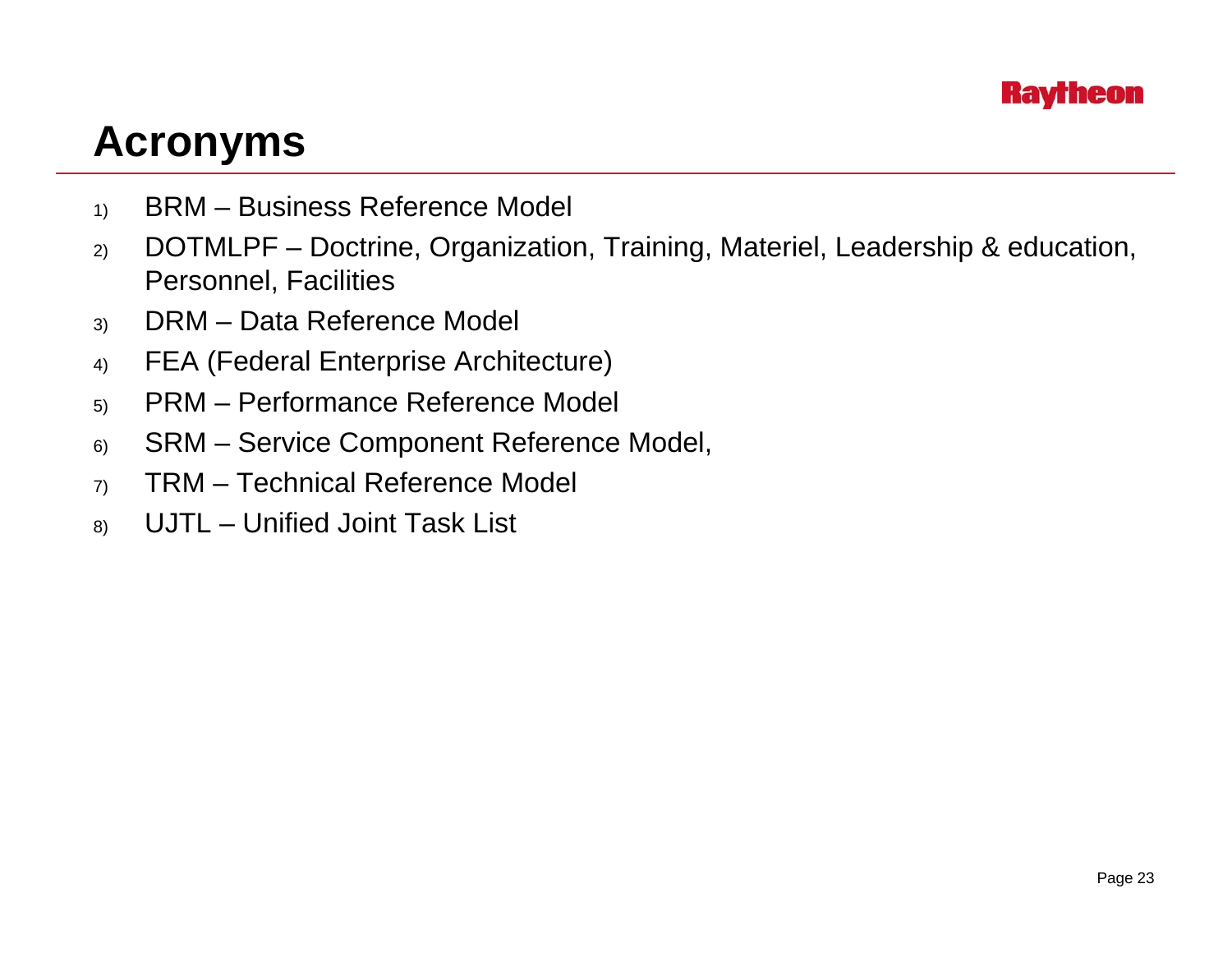

### **Bio – John T McDonald**



#### **John T McDonald**

- **(**John\_T\_McDonald@raytheon.com)
	- **≻BS in Mathematics**
	- **≻BS in Computer Science**
	- **≻MS in Physics**
	- ¾MS in Computer Science

#### **Raytheon**

- **≻RTN Six Sigma Expert**
- ¾Raytheon Certified Architect
- ¾Chief Engineer /Chief Architect IIS
- ¾RTN Garland Site Council
- **≻RTN IIS Technology Team**
- ¾University of Texas At Dallas Industry Advisory Board

#### **Summary of Experience**

John has close to 25 years of experience in Intelligence Community and DoD Software and Systems Engineering. John has served as lead and chief engineer on numerous systems and led an organization of aprox 100 SW Systems Engineers for over 7 years. John also lead the Object Technology Center at Garland for 5 years in the early and mid 90s.

John is currently the Chief Engineer and Chief Architect of IIS. John was a founding member of the RTN Architecture Review Board and formed a team that planned and realized the initial REAP (Raytheon Enterprise Architecture Process) which is the RTN wide architecture process and methodology.